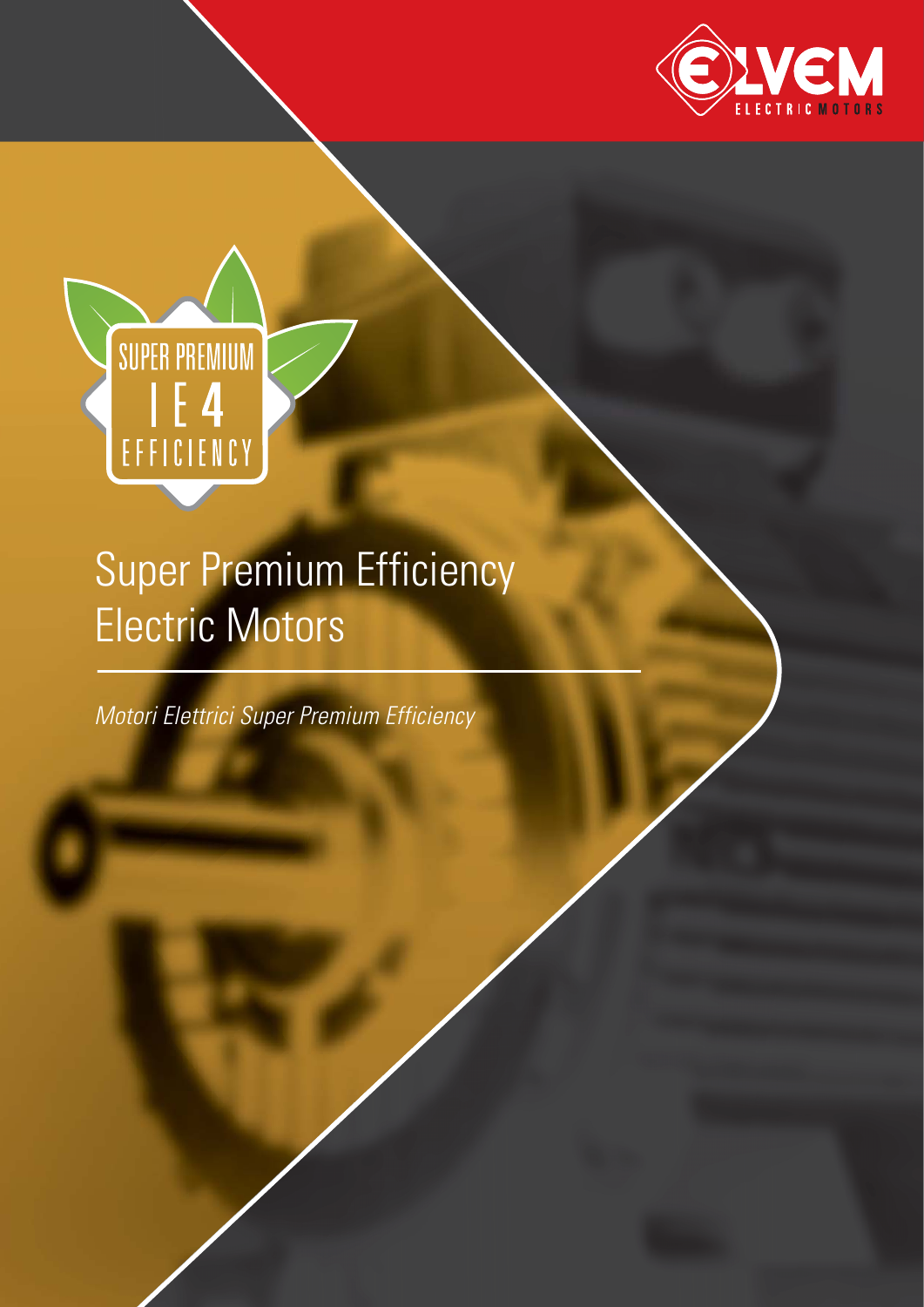

### IE4: Rispetto dell'ambiente e risparmio in bolletta

Al fine di tutelare l'ambiente e la salute dei cittadini, la Comunità Europea, con il regolamento CE640-2009, richiede lo sviluppo di impianti industriali a minor assorbimento di energia.

EIvem presenta la nuova linea di motori IE4 conformi alla norma IEC60034-30-1.

Elevate prestazioni e riduzione dell'assorbimento di energia è ciò che garantiscono i motori elettrici Elvem Super Premium Efficiency IE4, serie 6T4 e 7T4.

Il risparmio energetico generato permette di ridurre i costi di gestione aziendali e l'impatto ambientale, determinando la convenienza dell'installazione dei motori elettrici IE4 e rapido payback dell'investimento

I motori 6T4 e 7T4 possono essere azionati direttamente dalla rete oppure tramite convertitore di frequenza.

Le dimensioni di accoppiamento rimangono invariate rispetto ai corrispondenti unificati di efficienza minore.

#### IE4: Environment care and saving bill

In order to protect the environment and the citizens' health, the European Community, with the regulation CE640-2009, requires the development industrial systems with lower energy absorption.

Elvem, according to the law IEC60034-30-1, introduces into the market the new line of electric motors on IE4 efficiency. Elvem Super Premium Efficiency IE4 electric motors, series 6T4 and 7T4, guarantee high performances and a reduction of electric energy

absorption. The energy savings can cut management costs and the environmental impact too. It determines the convenience to mount IE4 electric motors and a short payback time of investment.

The electric motors 6T4 and 7T4 can be driven directly through a frequency converter.

The coupling dimensions stay the same as the corresponding equivalents with lower efficiency.

### Comparison between international standards / Corrispondenza tra le normative internazionali

| IEC 60034-30                                     | <b>EU MEPS</b>                        | <b>CEMEP</b>                           | <b>US EPAct</b>                          | others / altri                                   |
|--------------------------------------------------|---------------------------------------|----------------------------------------|------------------------------------------|--------------------------------------------------|
| IE4<br><b>Super Premium</b><br><b>Efficiency</b> | IE4<br>Super Premium<br>Efficiency    |                                        |                                          |                                                  |
| IE3<br>Premium efficiency                        | IE <sub>3</sub><br>Premium efficiency |                                        | <b>NEMA</b><br>Premium efficiency        |                                                  |
| IE2<br>High efficiency                           | IE <sub>2</sub><br>High efficiency    | comparable to /<br>paragonabile a EFF1 | <b>NEMA Energy</b><br>efficiency / EPACT | CAN/MEX/AUS/NZL/BRA 2009/<br>CINA 2011 / CH 2012 |
| IE1<br>Standard efficiency                       |                                       | comparable to /<br>paragonabile a EEF2 |                                          | CINA/BRA/Costa Rica/ISR/<br>Taiwan / CH 2010     |



Technical data may change without any notice. / I dati tecnici possono subire variazioni senza preavviso.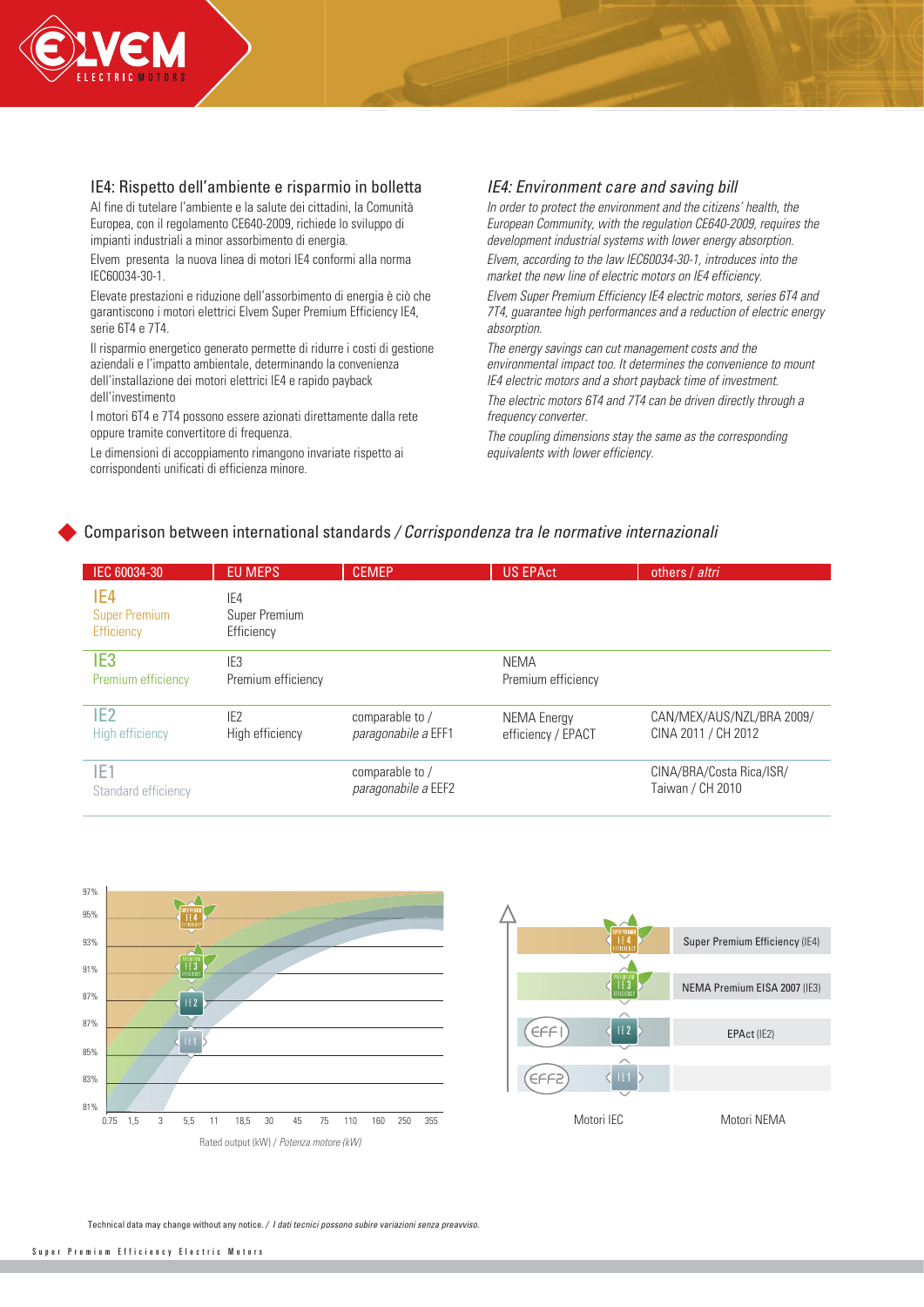### Minimum 50Hz efficiency values established by standard IEC 60034-30-1: 2014 Valori minimi di rendimento a 50Hz stabiliti dalla norma IEC 60034-30-1: 2014

| Potenza IE1 |        |        | IE <sub>2</sub> |        |        | IE <sub>3</sub> |        |        | IE4    |        |        |        |  |  |
|-------------|--------|--------|-----------------|--------|--------|-----------------|--------|--------|--------|--------|--------|--------|--|--|
|             | 2 poli | 4 poli | 6 poli          | 2 poli | 4 poli | 6 poli          | 2 poli | 4 poli | 6 poli | 2 poli | 4 poli | 6 poli |  |  |
| 075         | 72.1   | 72.1   | 70.0            | 77.4   | 79.6   | 75.9            | 80.7   | 82.5   | 78.9   | 83.5   | 85.7   | 82.7   |  |  |
| 1.1         | 75.0   | 75.0   | 72.9            | 79.6   | 81.4   | 78.1            | 82.7   | 84.1   | 81.0   | 85.2   | 87.2   | 84.5   |  |  |
| 1.5         | 77.2   | 77.2   | 75.2            | 81.3   | 82.8   | 79.8            | 84.2   | 85.3   | 82.5   | 86.5   | 88.2   | 85.9   |  |  |
| 2.2         | 79.7   | 79.7   | 77.7            | 83.2   | 84.3   | 81.8            | 85.9   | 86.7   | 84.3   | 88.0   | 89.5   | 87.4   |  |  |
| 3           | 81.5   | 81.5   | 79.7            | 84.6   | 85.5   | 83.3            | 87.1   | 87.7   | 85.6   | 89.1   | 90.4   | 88.6   |  |  |
| 4           | 83.1   | 83.1   | 81.4            | 85.8   | 86.6   | 84.6            | 88.1   | 88.6   | 86.8   | 90.0   | 91.1   | 89.5   |  |  |
| 5.5         | 84.7   | 84.7   | 93.1            | 87.0   | 87.7   | 86.0            | 89.2   | 89.6   | 88.0   | 90.9   | 91.9   | 90.5   |  |  |
| 7.5         | 86.0   | 86.0   | 84.7            | 88.1   | 88.7   | 87.2            | 90.1   | 90.4   | 89.1   | 91.7   | 92.6   | 91.3   |  |  |
| 11          | 87.6   | 87.6   | 86.4            | 89.4   | 89.8   | 88.7            | 91.2   | 91.4   | 90.3   | 92.6   | 93.3   | 92.3   |  |  |
| 15          | 88.7   | 88.7   | 87.7            | 90.3   | 90.6   | 89.7            | 91.9   | 92.1   | 91.2   | 93.3   | 93.9   | 92.9   |  |  |
| 18.5        | 89.3   | 89.3   | 88.6            | 90.9   | 91.2   | 90.4            | 82.4   | 92.6   | 91.7   | 93.7   | 94.2   | 93.4   |  |  |
| 22          | 89.9   | 89.9   | 89.2            | 91.3   | 91.6   | 90.9            | 92.7   | 93.0   | 92.2   | 94.0   | 94.5   | 93.7   |  |  |
| 30          | 90.7   | 90.7   | 90.2            | 92.0   | 92.3   | 91.7            | 93.3   | 93.6   | 92.9   | 94.5   | 94.9   | 94.2   |  |  |
| 37          | 91.2   | 91.2   | 90.8            | 92.5   | 92.7   | 92.2            | 93.7   | 93.9   | 93.3   | 94.8   | 95.2   | 94.5   |  |  |
| 45          | 91.7   | 91.7   | 91.4            | 92.9   | 93.1   | 92.7            | 94.0   | 94.2   | 93.7   | 95.0   | 95.4   | 94.8   |  |  |
| 55          | 92.1   | 92.1   | 91.9            | 93.2   | 93.5   | 93.1            | 94.3   | 94.6   | 94.1   | 95.3   | 95.7   | 95.1   |  |  |
| 75          | 92.7   | 92.7   | 92.6            | 93.8   | 94.0   | 93.7            | 94.7   | 95.0   | 94.6   | 95.6   | 96.0   | 95.4   |  |  |
| 90          | 93.0   | 93.0   | 92.9            | 94.1   | 94.2   | 94.0            | 95.0   | 95.2   | 94.9   | 95.8   | 96.1   | 95.6   |  |  |
| 110         | 93.3   | 93.3   | 93.3            | 94.3   | 94.5   | 94.3            | 95.2   | 95.4   | 95.1   | 96.0   | 96.3   | 95.8   |  |  |
| 132         | 93.5   | 93.5   | 93.5            | 94.6   | 94.7   | 94.6            | 95.4   | 95.6   | 95.4   | 96.2   | 96.4   | 96.0   |  |  |
| 160         | 93.8   | 93.8   | 93.8            | 94.8   | 94.9   | 94.8            | 95.6   | 95.8   | 95.6   | 96.3   | 96.6   | 96.2   |  |  |
| 200         | 94.0   | 94.0   | 94.0            | 95.0   | 95.1   | 95.0            | 95.8   | 96.0   | 95.8   | 96.5   | 96.7   | 96.3   |  |  |
| 250         | 94.0   | 94.0   | 94.0            | 95.0   | 95.1   | 95.0            | 95.8   | 96.0   | 95.8   | 96.5   | 96.7   | 96.5   |  |  |
| 315         | 94.0   | 94.0   | 94.0            | 95.0   | 95.1   | 95.0            | 95.8   | 96.0   | 95.8   | 96.5   | 96.7   | 96.6   |  |  |
| 355         | 94.0   | 94.0   | 94.0            | 95.0   | 95.1   | 95.0            | 95.8   | 96.0   | 95.8   | 96.5   | 96.7   | 96.6   |  |  |

### Nameplate

On the nameplate of IE electric motors the following information must be printed: minimum efficiency values at 100% (if possible 75% and 50%) of load, the production year and the size for the bearings.

Marcatura. Le targhe dei motori riportano i dati tecnici con i valori minimi di efficienza al 100%, al 75% e al 50% del carico, l'anno di produzione del motore ed i cuscinetti impiegati. Per esigenze di spazio, possono essere omessi i rendimenti al 75% e 50%.

|        | <b>EVEM</b><br><b>ELECTRIC MOTORS</b>                  | IEC 60034-1<br>$\epsilon$<br>www.elvem.it |                |          |  |  |  |  |  |  |
|--------|--------------------------------------------------------|-------------------------------------------|----------------|----------|--|--|--|--|--|--|
|        | 3~Motor 6T4 100LA4                                     |                                           | N°<br>IE4 2018 |          |  |  |  |  |  |  |
|        | cosφ 0.76 S1 Cl.F IP 55 kg 27.1                        |                                           |                |          |  |  |  |  |  |  |
|        | 50 Hz - IE4 - 89.5% (100%) - 89.6% (75%) - 88.2% (50%) |                                           |                |          |  |  |  |  |  |  |
| kW 2.2 | $ V 230/400 \triangle/Y 50Hz A 4.67/2.71$              |                                           |                | rpm 1460 |  |  |  |  |  |  |
|        | kW 2.64 V 275/480 $\triangle$ /Y 60Hz A 4.67/2.71      |                                           |                | rpm 1755 |  |  |  |  |  |  |
|        | BRG DE 6206 ZZ C3                                      | BRG NDE 6206 ZZ C3                        |                |          |  |  |  |  |  |  |

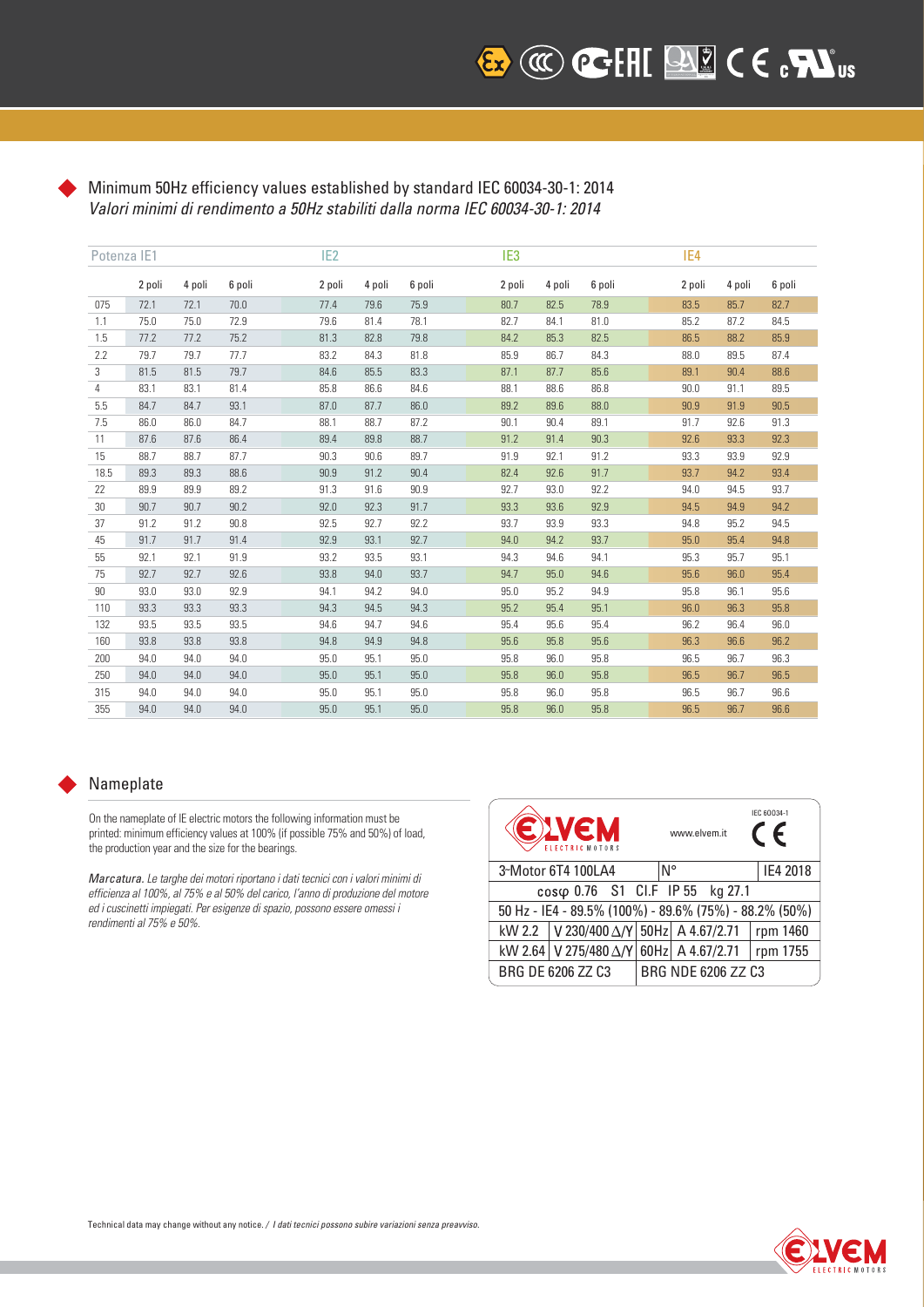

| <b>Type</b>            | kW             | rpm          | $n\%$<br>100%    | $n\%$<br>75% | $\eta\%$<br>50%    | $cos \varphi$ | $\ln$<br>400V50Hz | ls/ln      | C <sub>n</sub> | Cs/Cn                        | Cmax/Cn    | kg         |
|------------------------|----------------|--------------|------------------|--------------|--------------------|---------------|-------------------|------------|----------------|------------------------------|------------|------------|
| 6T4 80A2               | 0,75           | 2900         | 83.5             | 83.6         | 81.5               | 0.80          | 1,6               | 8.8        | 2,6            | 3.7                          | 3.9        | 9,5        |
| 6T4 80B2               | 1,1            | 2910         | 85.2             | 85.2         | 83.3               | 0.82          | 2,3               | 10.0       | 3,8            | 4.0                          | 4.2        | 12         |
| 6T4 90S2               | 1,5            | 2910         | 86.5             | 86.5         | 84.6               | 0.81          | 3,1               | 9.6        | 5,1            | 3.6                          | 2.8        | 14,5       |
| 6T4 90L2               | 2,2            | 2900         | 88.0             | 88.2         | 86.9               | 0.83          | 4,4               | 10.5       | 7,5            | 4.0                          | 4.2        | 18,5       |
| 6T4 100L2              | $\mathfrak{Z}$ | 2910         | 89.1             | 89.4         | 88.4               | 0.90          | 5,4               | 11.0       | 10,3           | 3.7                          | 2.9        | 28         |
| 6T4 112M2              | 4              | 2920         | 90.0             | 90.4         | 89.7               | 0.91          | 7,1               | 10.5       | 13,6           | 3.5                          | 2.6        | 35         |
| 6T4 132SA2             | 5,5            | 2940         | 90.9             | 90.9         | 89.5               | 0.90          | 9,9               | 10.5       | 18,6           | 3.4                          | 2.3        | 49         |
| 6T4 132SB2             | 7,5            | 2940         | 91.7             | 91.7         | 90.7               | 0.91          | 13,3              | 10.0       | 25,4           | 3.5                          | $2.3\,$    | 59         |
| 7T4 160MA2             | 11             | 2940         | 93.0             | 92,9         | 92,1               | 0,89          | 19,2              | 8,1        | 35,7           | $\overline{2}$               | 2,3        | 134        |
| 7T4 160MB2             | 15             | 2940         | 93,3             | 93,6         | 93,1               | 0,89          | 26,0              | 8,2        | 48,7           | 2                            | $2,3$      | 150        |
| 7T4 160L2              | 18,5           | 2940         | 93,7             | 93,9         | 93,3               | 0,89          | 32,0              | 8,2        | 60,1           | $\mathbf{2}$                 | 2,3        | 170        |
| 7T4 180M2              | 22             | 2955         | 94,4             | 95,0         | 93,2               | 0,89          | 37,8              | 8,2        | 71,1           | $\overline{2}$               | 2,3        | 244        |
| 7T4 200LA2             | $30\,$         | 2965         | 94,5             | 95,1         | 93,3               | 0,89          | 51,5              | 7,6        | 96,6           | $\overline{2}$               | 2,3        | 329        |
| 7T4 200LB2             | 37             | 2965         | 94,8             | 95,4         | 93,6               | 0,89          | 63,3              | 7,6        | 119,2          | $\overline{2}$               | 2,3        | 345        |
| 7T4 225M2              | $45\,$         | 2970         | 95,1             | 95,7         | 93,9               | 0,89          | 76,7              | 7,7        | 144,7          | $\mathbf{2}$                 | 2,3        | 436        |
| 7T4 250M2              | 55             | 2975         | 95,4             | 96,0         | 94,2               | 0,89          | 93,5              | 7,7        | 176,6          | $\overline{c}$               | 2,3        | 546        |
| 7T4 280S2              | 75             | 2975         | 95,6             | 96,2         | 94,4               | 0,89          | 127,2             | 7,1        | 240,8          | 1,8                          | 2,3        | 681        |
| 7T4 280M2              | $90\,$         | 2975         | 95,8             | 96,4         | 94,6               | 0,89          | 152,4             | 7,1        | 288,9          | 1,8                          | 2,3        | 731        |
| 7T4 315S2              | 110            | 2980         | 96,0             | 96,6         | 94,8               | 0,90          | 183,8             | 7,1        | 352,5          | 1,8                          | 2,3        | 1296       |
| 7T4 315M2              | 132            | 2980         | 96,0             | 96,6         | 94,8               | 0,90          | 220,5             | 7,1        | 423,0          | 1,8                          | $2,3$      | 1369       |
| 7T4 315LA2             | 160            | 2980         | 96,2             | 96,8         | 94,9               | 0,91          | 263,8             | 7,2        | 512,8          | 1,8                          | 2,3        | 1463       |
| 7T4 315LB2             | 200            | 2980         | 96,3             | 96,9         | 95,0               | 0,91          | 329,4             | 7,2        | 640,9          | 1,8                          | 2,2        | 1544       |
| 7T4 355MB2             | 250            | 2980         | 96,4             | 96,8         | 95,2               | 0,91          | 411,4             | 7,5        | 801,2          | 1,6                          | 2,2        | 1830       |
| 7T4 355LB2             | 315            | 2980         | 96,5             | 96,9         | 95,2               | 0,91          | 517,8             | 7,5        | 1009,5         | 1,6                          | 2,2        | 2160       |
| 7T4 355LX2             | 355            | 2980         | 96,6             | 97,0         | 95,4               | 0,91          | 582,9             | 7,5        | 1137,6         | 1,4                          | 1,8        | 2280       |
|                        |                |              |                  |              |                    |               |                   |            |                |                              |            |            |
| Type                   | kW             | rpm          | $\eta\%$<br>100% | $n\%$<br>75% | $\eta\%$<br>$50\%$ | $cos \varphi$ | $\ln$<br>400V50Hz | Is/In      | Cn             | Cs/Cn                        | Cmax/Cn    | kg         |
|                        |                |              |                  |              |                    |               |                   |            |                |                              |            |            |
| 6T4 80B4               | 0,75           | 1450         | 85.7             | 85.3         | 82.8               | 0.67          | 2,0               | 7.3        | 5,1            | 3.7                          | $4.0\,$    | 13         |
| 6T4 90S4               | 1,1            | 1435         | 87.2             | 87.1         | 84.4               | 0.69          | 2,6               | 8.2        | 7,6            | 4.8                          | 3.8        | 18         |
| 6T4 90L4               | 1,5            | 1455         | 88.2             | 88.1         | 86.1               | 0.71          | 3,5               | 9.2        | 10,3           | 4.8                          | 3.8        | 21,5       |
| 6T4 100LA4             | 2,2            | 1460         | 89.5             | 89.6         | 88.2               | 0.76          | 4,7               | 9.5        | 15,0           | 3.5                          | $3.0\,$    | 26         |
| 6T4 100LB4             | $\mathbf{3}$   | 1460         | 90.4             | 89.7         | 88.1               | 0.75          | 6,4               | 9.5        | 20,4           | 3.8                          | 3.4        | 33         |
| 6T4 112M4              | $\overline{4}$ | 1460         | 91.1             | 91           | 90                 | 0.80          | 8,1               | 9.8        | 27,3           | 4.0                          | $3.0\,$    | 41         |
| 6T4 132S4              | 5,5            | 1470         | 91.9             | 92.2         | 91.5               | 0.80          | 10,9              | 10.0       | 37,2           | 3.4                          | 2.1        | 56         |
| 6T4 132M4              | 7,5            | 1470         | 92.6             | 92.8         | 92.2               | 0.81          | 13,9              | 10.2       | 50,8           | 4.4                          | $2.2\,$    | 74         |
| 7T4 160M4              | 11             | 1465         | 93,6             | 93,2         | 92,2               | 0,83          | 20,4              | 7,7        | 71,7           | 2,2                          | 2,3        | 148        |
| 7T4 160L4              | 15             | 1465         | 94.0             | 93,5         | 92,5               | 0,84          | 27,4              | 7,8        | 97,8           | 2,2                          | 2,3        | 172        |
| 7T4 180M4              | 18,5           | 1470         | 94,3             | 94,9         | 93,1               | 0,85          | 33,3              | 7,8        | 120,2          | $\mathbf{2}$                 | 2,3        | 241        |
| 7T4 180L4              | 22             | 1475         | 94,7             | 95,3         | 93,5               | 0,85          | 39,4              | 7,8        | 142,4          | $\mathbf{2}$                 | 2,3        | 257        |
| 7T4 200L4<br>7T4 225S4 | $30\,$         | 1475         | 95,0             | 95,6         | 93,8               | 0,85          | 53,6              | 7,3        | 194,2          | $\mathbf{2}$                 | 2,3        | 366        |
| 7T4 225M4              | 37<br>45       | 1480<br>1480 | 95,3<br>95,6     | 95,3<br>95,5 | 94,8<br>95,0       | 0,86<br>0,86  | 65,2<br>79,0      | 7,4<br>7,4 | 238,8<br>290,4 | $\mathbf{2}$<br>$\mathbf{2}$ | 2,3<br>2,3 | 407<br>435 |
| 7T4 250M4              | 55             | 1480         | 95,8             | 96,4         | 94,6               | 0,86          | 96,4              | 7,4        | 354,9          | 2,2                          |            | 553        |
| 7T4 280S4              | 75             | 1485         | 96,0             | 96,6         | 94,8               | 0,87          | 129,6             | 6,9        | 482,3          | $\overline{2}$               | 2,3<br>2,3 | 717        |
| 7T4 280M4              | $90\,$         | 1485         | 96,2             | 96,8         | 94,9               | 0,88          | 153,5             | 6,9        | 578,8          | 2                            | 2,3        | 788        |
| 7T4 315S4              | 110            | 1485         | 96,4             | 97,0         | 95,1               | 0,89          | 185,1             | 7,0        | 707,4          | $\mathbf{2}$                 | 2,2        | 1320       |
| 7T4 315M4              | 132            | 1485         | 96,5             | 97,1         | 95,2               | 0,89          | 221,8             | 7,0        | 848,9          | $\mathbf{2}$                 | 2,2        | 1387       |
| 7T4 315LA4             | 160            | 1485         | 96,5             | 97,1         | 95,2               | 0,90          | 265,9             | 7,1        | 1029,0         | $\overline{2}$               | 2,2        | 1458       |
| 7T4 315LB4             | 200            | 1485         | 96,6             | 97,2         | 95,3               | 0,90          | 332,0             | 7,1        | 1286,2         | $\overline{2}$               | 2,2        | 1545       |
| 7T4 355M4              | 250            | 1490         | 96,7             | 96,9         | 95,5               | 0,90          | 414,6             | 8,5        | 1602,3         | 1,8                          | 2,2        | 1840       |
| 7T4 355L4              | 315            | 1490         | 96,8             | 97,0         | 95,4               | 0,90          | 521,9             | 8,5        | 2019,0         | 1,8                          | 2,2        | 2280       |
| 7T4 355LB4             | 355            | 1490         | 96,8             | 97,0         | 95,3               | 0,90          | 594,8             | 8,5        | 2275,3         | 1,3                          | 2,2        | 2396       |
| <b>Type</b>            | kW             | rpm          | $\eta\%$         | $\eta\%$     | $\eta\%$           | $cos \varphi$ | $\ln$             | ls/ln      | Cn             | Cs/Cn                        | Cmax/Cn    | kg         |
|                        |                |              | 100%             | 75%          | 50%                |               | 400V50Hz          |            |                |                              |            |            |
| 6T4 90S6               | 0,75           | 955          | 82,7             | 81.6         | 77.7               | 0.64          | 2,1               | 5.7        | 7,8            | 2.8                          | 2.4        | 15,5       |
| 6T4 90L6               | 1,1            | 960          | 84,5             | 83.5         | 80.5               | 0.65          | 2,9               | 5.9        | 11,4           | 3.1                          | 2.5        | 20         |
| 6T4 100L6              | 1,5            | 965          | 85,9             | 86,2         | 84,5               | 0.72          | 3,5               | 6.5        | 15,5           | 2.7                          | 1.9        | 28         |
| 6T4 112M6              | 2,2            | 970          | 87,4             | 87.2         | 85.4               | 0.69          | 5,0               | 7.5        | 22,6           | 3.0                          | 2.6        | 35         |
| 6T4 132S6              | $3 -$          | 975          | 88,6             | 88,7         | 87,4               | 0.71          | 6,9               | 7.1        | 30,6           | 2.5                          | 1.9        | 47         |
| 6T4 132MA6             | $\overline{4}$ | 975          | 89,5             | 89,8         | 88,8               | 0.74          | 8,7               | 8.0        | 40,8           | 2.8                          | $1.8\,$    | 55         |
| 6T4 132MB6             | $5,5$          | 975          | 90,5             | 90.7         | 89.7               | 0.75          | 11,7              | 8.2        | 56,1           | 3.3                          | $1.8\,$    | 68         |
| 7T4 160M6              | 7,5            | 970          | 90,2             | 90,0         | 88,0               | 0,78          | 15,4              | 7,0        | 73,8           | $\mathbf{2}$                 | 2,1        | 146        |
| 7T4 160L6              | 11             | 970          | 91,5             | 91,3         | 89,4               | 0,79          | 22,0              | 7,2        | 108,3          | $\mathbf{2}$                 | 2,1        | 168        |
| 7T4 180L6              | 15             | 975          | 92,5             | 93,1         | 91,3               | 0,80          | 29,3              | 7,3        | 146,9          | $\mathbf{2}$                 | 2,1        | 204        |
| 7T4 200LA6             | 18,5           | 975          | 93,1             | 93,7         | 91,9               | 0,80          | 35,9              | 7,3        | 181,2          | $\mathbf{2}$                 | 2,1        | 308        |
| 7T4 200LB6             | 22             | 975          | 93,9             | 94,5         | 92,7               | 0,81          | 41,8              | 7,4        | 215,5          | $\mathbf{2}$                 | 2,1        | 326        |
| 7T4 225M6              | 30             | 985          | 94,3             | 94,9         | 93,1               | 0,82          | 56,0              | 6,9        | 290,9          | $\overline{2}$               | 2,1        | 397        |
| 7T4 250M6              | 37             | 985          | 94,6             | 95,2         | 93,4               | 0,83          | 68,0              | 7,1        | 358,7          | $\overline{2}$               | 2,1        | 477        |
| 7T4 280S6              | 45             | 985          | 94,9             | 95,5         | 93,7               | 0,85          | 80,5              | 7,3        | 436,3          | $\mathbf{2}$                 | 2,0        | 702        |
| 7T4 280M6              | 55             | 985          | 95,2             | 95,8         | 94,0               | 0,86          | 97,0              | 7,3        | 533,2          | $\mathbf{2}$                 | 2,0        | 763        |
| 7T4 315S6              | 75             | 990          | 95,4             | 96,0         | 94,2               | 0,84          | 135,1             | 6,6        | 723,5          | $\overline{2}$               | 2,0        | 1265       |
| 7T4 315M6              | $90\,$         | 990          | 95,6             | 96,2         | 94,4               | 0,85          | 159,9             | 6,7        | 868,2          | $\overline{2}$               | 2,0        | 1334       |
| 7T4 315LA6             | 110            | 990          | 95,6             | 96,2         | 94,4               | 0,85          | 195,4             | 6,7        | 1061,1         | $\mathbf{2}$                 | 2,0        | 1465       |
| 7T4 315LB6             | 132            | 990          | 95,8             | 96,4         | 94,6               | 0,86          | 231,3             | 6,8        | 1273,3         | $\mathbf{2}$                 | 2,0        | 1525       |
| 7T4 355MA6             | 160            | 990          | 96,0             | 96,4         | 95,6               | 0,86          | 279,7             | 7,5        | 1543,4         | $\mathbf{2}$                 | 1,6        | 1680       |
| 7T4 355MB6             | 200            | 990          | 96,1             | 96,5         | 95,6               | 0,86          | 349,3             | 7,5        | 1929,3         | $\mathbf{2}$                 | 1,6        | 1810       |
| 7T4 355LB6             | 250            | 990          | 96,1             | 96,5         | 95,6               | 0,86          | 436,6             | 7,5        | 2441,6         | $\mathbf{2}$                 | 1,6        | 2250       |
| 7T4 355LX6             | 315            | 990          | 96,1             | 96,5         | 95,6               | 0,86          | 563,2             | 7,5        | 3038,6         | $\overline{2}$               | 1,6        | 2490       |
| 7T4 355LX6             | 355            | 990          | 96,3             | 96,5         | 95,6               | 0,86          | 617,4             | 7,5        | 3424,5         | $\mathbf{2}$                 | 1,6        | 2560       |
| 7T4 400M6              | 355            | 990          | 96,3             | 96,5         | 95,6               | 0,86          | 617,4             | 7,5        | 3424,5         | 1,8                          | 1,4        | 2880       |

via delle linguality<br>Cartigliano - ITALY<br>www.elvem.it

N° 180765

 $\overline{20}$ 

kg<sub>18</sub>

ELVEM

Technical data may change without any notice. / I dati tecnici possono subire variazioni senza preavviso.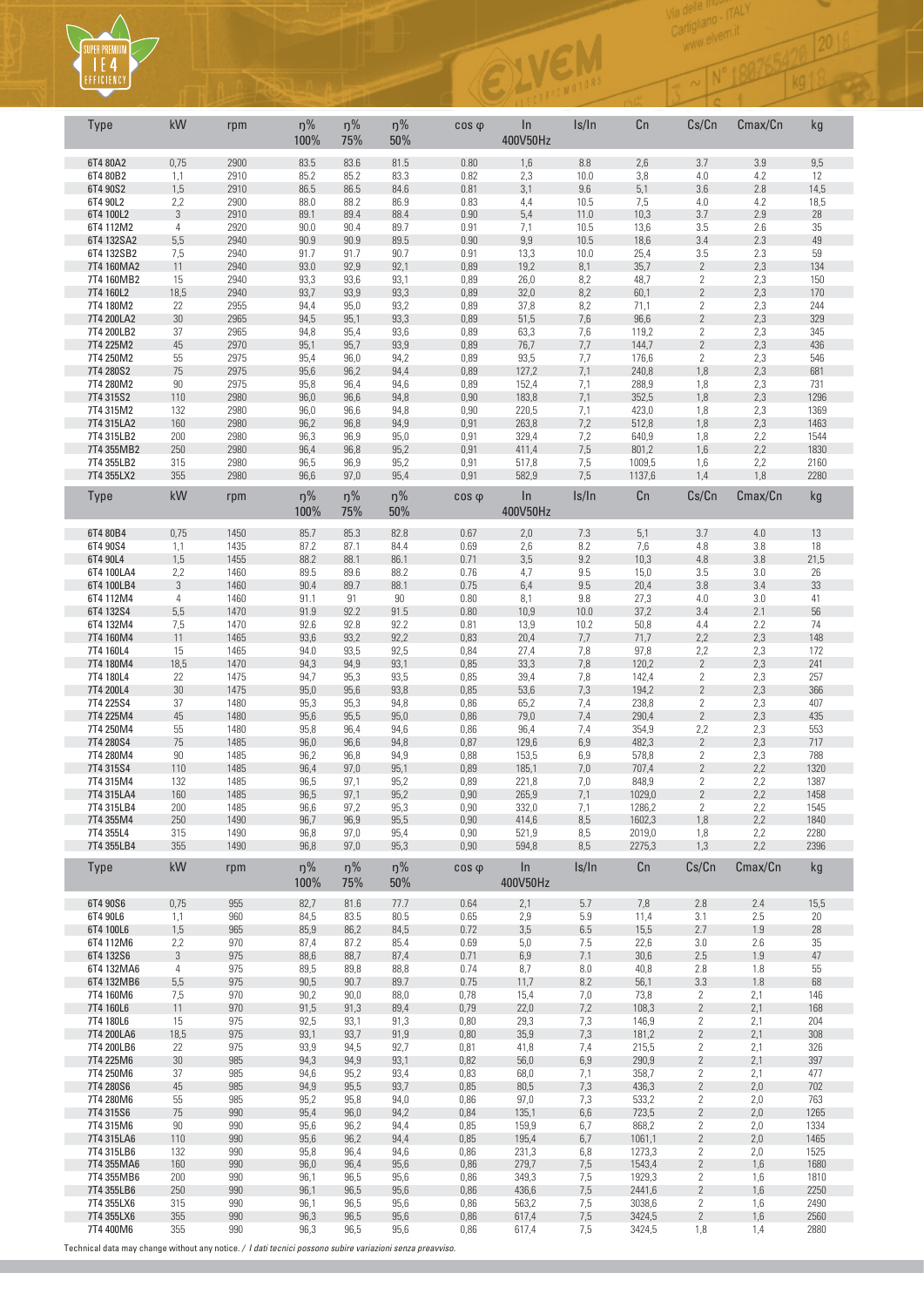## $\overline{\mathbb{Z}}$   $\overline{\mathbb{Z}}$   $\overline{\mathbb{Z}}$   $\overline{\mathbb{Z}}$   $\overline{\mathbb{Z}}$   $\overline{\mathbb{Z}}$   $\overline{\mathbb{Z}}$   $\overline{\mathbb{Z}}$   $\overline{\mathbb{Z}}$   $\overline{\mathbb{Z}}$   $\overline{\mathbb{Z}}$   $\overline{\mathbb{Z}}$   $\overline{\mathbb{Z}}$   $\overline{\mathbb{Z}}$   $\overline{\mathbb{Z}}$   $\overline{\mathbb{Z}}$   $\overline{\mathbb{Z}}$   $\overline{\mathbb{Z}}$   $\overline{\$



|             |             |                    |                         |                 |           |         |         |     |        |     |    |             |       |       |               |                                 |     | <b>B5</b>   |         |      |                |     | <b>B14</b> |     |                     |                |  |  |
|-------------|-------------|--------------------|-------------------------|-----------------|-----------|---------|---------|-----|--------|-----|----|-------------|-------|-------|---------------|---------------------------------|-----|-------------|---------|------|----------------|-----|------------|-----|---------------------|----------------|--|--|
| <b>SIZE</b> | poles       | A                  | AB                      | AC              | <b>AD</b> | B       | C       | D   | DH     | E   | F  | G           | н     | K     | <b>KK</b>     | L                               | M   | N           | P       | S    | Τ              | M   | N          | P   | <sub>S</sub>        | T              |  |  |
| 80          | $2 - 4$     | 125                | 160                     | 158             | 130       | 100     | 50      | 19  | M6X16  | 40  | 6  | 15,5        | 80    | 10X13 |               | 277                             | 165 | 130         | 200     | 12   | 3,5            | 100 | 80         | 120 | M6                  | 3              |  |  |
| <b>90S</b>  | $2 - 4 - 6$ | 140                | 175                     | 177             | 140       | 100     | 56      | 24  | M8X19  | 50  | 8  | 20          | 90    | 10X13 | M20X1,5       | 312                             | 165 | 130         | 200     | 12   | 3,5            | 115 | 95         | 140 | M8                  | 3              |  |  |
| 90L         | $2 - 4 - 6$ | 140                | 175                     | 177             | 140       | 125     | 56      | 24  | M8X19  | 50  | 8  | 20          | 90    | 10X13 |               | 337                             | 165 | 130         | 200     | 12   | 3,5            | 115 | 95         | 140 | M <sub>8</sub>      | 3              |  |  |
| 100L        | $2 - 4 - 6$ | 160                | 196                     | 199             | 157       | 140     | 63      | 28  | M10X22 | 60  | 8  | 24          | 100   | 12X16 |               | 375                             | 215 | 180         | 250     | 15   | 4              | 130 | 110        | 160 | M8                  | 3,5            |  |  |
| 112M        | $2 - 4 - 6$ | 190                | 220                     | 220             | 168       | 140     | 70      | 28  | M10X22 | 60  | 8  | 24          | 112   | 12X16 |               | 397                             | 215 | 180         | 250     | 15   | 4              | 130 | 110        | 160 | M8                  | 3,5            |  |  |
| <b>132S</b> | $2 - 4 - 6$ | 216                | 252                     | 261             | 187       | 140     | 89      | 38  | M12X28 | 80  | 10 | 33          | 132   |       | 12X16 M25X1,5 | 460                             | 265 | 230         | 300     | 15   | 4              | 165 | 130        | 200 | M <sub>10</sub> 3,5 |                |  |  |
| 132M        | $2 - 4 - 6$ |                    | 216 252                 | 261             | 187       | 178     | 89      | 38  | M12X28 | 80  | 10 | 33          |       | 12X16 |               | 498                             | 265 | 230         | 300     | 15   | $\overline{4}$ | 165 | 130        | 200 | M <sub>10</sub> 3,5 |                |  |  |
| 160M        | 2-4-6       | 254 320            |                         | 340             | 278       | 210     | 108     | -42 | M16X36 | 110 | 12 | 37          | 160   | 14X19 |               | 695                             |     |             |         | 18,5 | 5              | 215 | 180        | 250 | M12                 | $\overline{4}$ |  |  |
| 160L        |             |                    |                         |                 |           | 254     |         |     | M16X36 | 110 |    | 37          |       | 14X19 | M32X1,5       | 720<br><b>Contract Contract</b> |     | 300 250     | 350     | 18,5 | 5              |     |            |     | 215 180 250 M12     | - 4            |  |  |
| 180M        | 2-4-6       | 279 350            |                         | 385             | 295       |         | 241 121 | 48  | M16X36 | 110 | 14 | 42,5        | 180   | 14X19 |               | 770                             |     |             |         | 18,5 | 5              |     |            |     |                     |                |  |  |
| 180L        |             |                    |                         |                 |           |         |         |     | M16X36 | 110 |    | 42.5        | 14X19 |       | 815           |                                 |     |             | 18,5    | 5    |                |     |            |     |                     |                |  |  |
| 200L        | $2 - 4 - 6$ | 318                | 395                     | 440             | 330       |         | 305 133 | 55  | M20X42 | 110 | 16 | 49          | 200   | 18X25 |               | 825                             |     | 350 300 400 |         | 18,5 | 5              |     |            |     |                     |                |  |  |
| <b>225S</b> | 4           | 356                | 436                     | 490             | 350       | 286 149 |         | 60  | M20X42 | 140 | 18 | 53          |       | 18X25 | M40X1,5       | 885                             |     |             |         | 18,5 | 5              |     |            |     |                     |                |  |  |
| 225M        | 2           | 356 436<br>$4 - 6$ |                         | 490             | 350       |         | 311 149 | 55  | M20X42 | 110 | 16 | 49<br>225   | 18X25 |       | 875           | 400                             | 350 | 450         | 18,5    | 5    |                |     |            |     |                     |                |  |  |
|             |             |                    |                         |                 |           |         |         | 60  | M20X42 | 140 | 18 | 53          |       | 18X25 |               | 905                             |     |             |         | 18,5 | 5              |     |            |     |                     |                |  |  |
| 250M        | 2           |                    | 406 495 575             |                 | 395       | 349 168 |         | 60  | M20X42 | 140 | 18 | 53          | 250   | 24X33 |               | 990                             |     |             |         | 18,5 | 5              |     |            |     |                     |                |  |  |
|             | 4-6         |                    |                         |                 |           |         |         | 65  | M20X42 | 140 | 18 | 58          |       | 24X33 |               | 995                             |     |             |         | 18,5 | 5              |     |            |     |                     |                |  |  |
| <b>280S</b> | 2           |                    |                         | 457 550 610 425 |           | 368 190 |         | 65  | M20X42 | 140 | 18 | 58          |       | 24X33 | M50X1,5       | 1020                            | 500 | 450         | 550     | 18,5 | 5              |     |            |     |                     |                |  |  |
|             | $4 - 6$     |                    |                         |                 |           |         |         | 75  | M20X42 | 140 | 20 | 67,5        |       | 24X33 |               | 1025                            |     |             | 18,5    | 5    |                |     |            |     |                     |                |  |  |
| 280M        | 2           |                    | 457 550 610             |                 | 425       | 419 190 |         | 65  | M20X42 | 140 | 18 | 58          | 280   | 24X33 |               | 1065                            |     |             |         | 18,5 | 5              |     |            |     |                     |                |  |  |
|             | 4-6         |                    |                         |                 |           |         |         | 75  | M20X42 | 140 | 20 | 67,5        |       | 24X33 |               | 1070                            |     |             |         | 18,5 | 5              |     |            |     |                     |                |  |  |
| 315S        | 2           |                    | 508 630                 | 670             | 525       | 406 216 |         | 65  | M20X42 | 140 | 18 | 58          |       | 28X49 |               | 1220                            |     |             |         | 24   | 6              |     |            |     |                     |                |  |  |
|             | $4 - 6$     |                    |                         |                 |           |         |         | 80  | M20X42 | 170 | 22 | 71          |       | 28X49 |               | 1250                            |     |             |         | 24   | 6              |     |            |     |                     |                |  |  |
| 315M        | 2           |                    | 508 630 670             |                 | 525       | 457 216 |         | 65  | M20X42 | 140 | 18 | 58          | 315   | 28X49 |               | 1335                            | 600 | 550         |         | 24   | 6              |     |            |     |                     |                |  |  |
|             | 4-6         |                    |                         |                 |           |         |         | 80  | M20X42 | 170 | 22 | 71          |       | 28X49 |               | 1365                            |     |             | 660     | 24   | 6              |     |            |     |                     |                |  |  |
| 315L        | 2           |                    |                         | 508 630 670     |           | 508 216 |         | 65  | M20X42 | 140 | 18 | 58          |       | 28X49 | M63X1,5       | 1335                            |     |             |         | 24   | 6              |     |            |     |                     |                |  |  |
|             | 4-6         |                    |                         |                 | 525       |         |         | 80  | M20X42 | 170 | 22 | 71          |       | 28X49 |               | 1365                            |     |             |         | 24   | 6              |     |            |     |                     |                |  |  |
| 355M        | 2           |                    |                         | 610 735 735     | 675       | 560 254 |         | 75  | M24X50 | 140 | 20 | 67,5        |       | 28X49 |               | 1575                            |     |             |         | 24   | 6              |     |            |     |                     |                |  |  |
|             | 4-6         |                    |                         |                 |           |         |         | 100 | M24X50 | 210 | 28 | 86          |       | 28X49 |               | 1715                            | 740 |             |         | 24   | 6              |     |            |     |                     |                |  |  |
| 355L        | 2           |                    |                         |                 |           |         |         | 75  | M24X50 | 140 | 20 | 355<br>67,5 |       | 28X49 |               | 1575                            |     |             | 680 800 | 24   | 6              |     |            |     |                     |                |  |  |
|             | $4 - 6$     |                    | 610 735 735 675 630 254 |                 |           |         |         | 100 | M24X50 | 210 | 28 | 86          |       | 28X49 | 1715          |                                 |     |             | 24      | 6    |                |     |            |     |                     |                |  |  |

Technical data may change without any notice. / I dati tecnici possono subire variazioni senza preavviso.